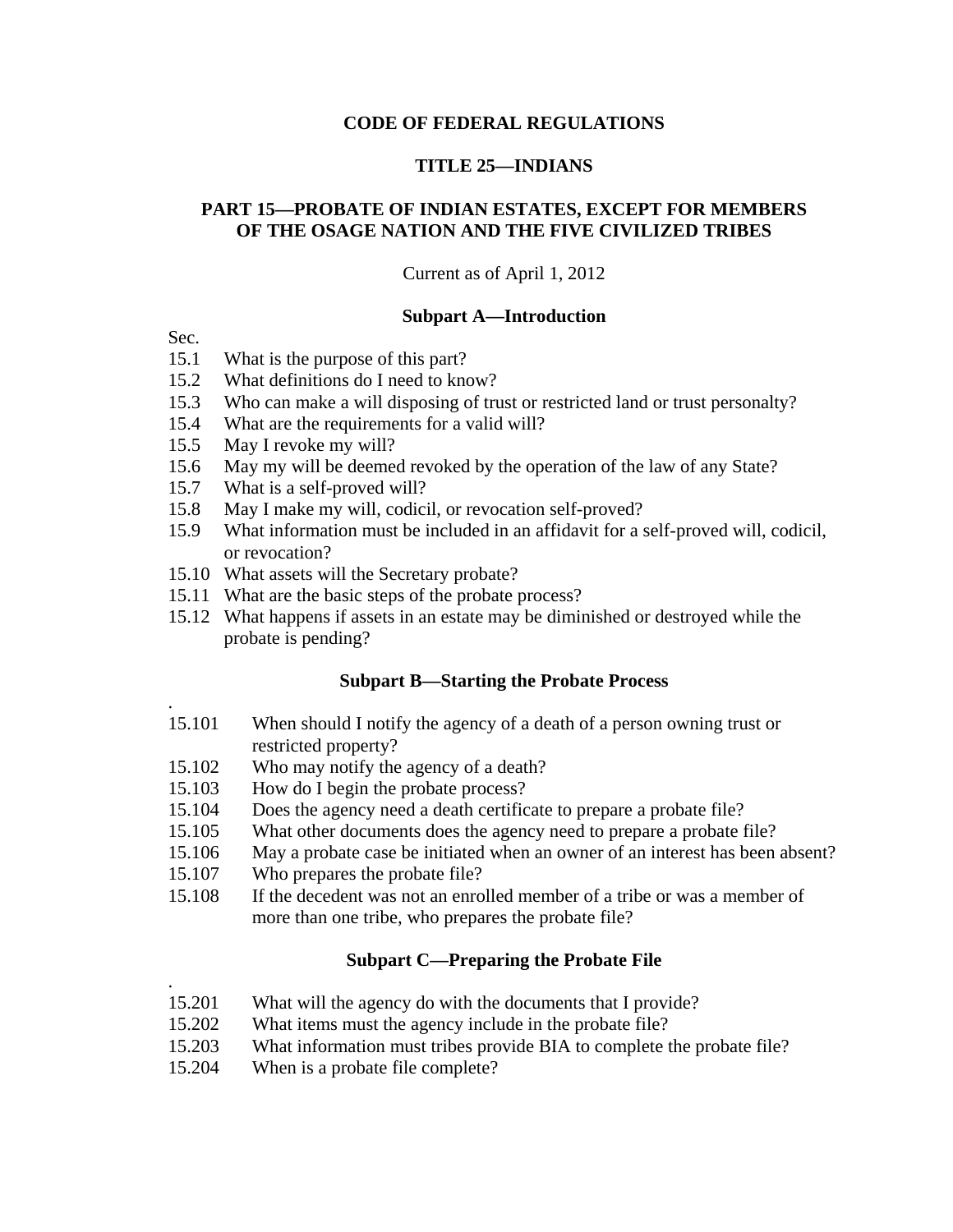#### **Subpart D—Obtaining Emergency Assistance and Filing Claims**

- 15.301 May I receive funds from the decedent's IIM account for funeral services?
- 15.302 May I file a claim against an estate?
- 15.303 Where may I file my claim against an estate?
- 15.304 When must I file my claim?

.

15.305 What must I include with my claim?

### **Subpart E—Probate Processing and Distributions**

- 15.401 What happens after BIA prepares the probate file?
- 15.402 What happens after the probate file is referred to OHA?
- 15.403 What happens after the probate order is issued?

#### **Subpart F—Information and Records**

| 15.501 | How may I find out the status of a probate?               |
|--------|-----------------------------------------------------------|
| 15.502 | Who owns the records associated with this part?           |
| 15.503 | How must records associated with this part be preserved?  |
| 15.504 | Who may inspect records and records management practices? |
| 15.505 | How does the Paperwork Reduction Act affect this part?    |

AUTHORITY: 5 U.S.C. 301; 25 U.S.C. 2, 9, 372-74, 410, 2201 et seq.; 44 U.S.C. 3101 et seq.

CROSS REFERENCE: For special rules applying to proceedings in Indian Probate (Determination of Heirs and Approval of Wills, Except for Members of the Five Civilized Tribes and Osage Indians), including hearings and appeals within the jurisdiction of the Office of Hearings and Appeals, see title 43, Code of Federal Regulations, part 4, subpart D, and part 30; Funds of deceased Indians other than the Five Civilized Tribes, see title 25 Code of Federal Regulations, part 115.

### **Subpart A—Introduction**

### **§ 15.1 What is the purpose of this part?**

(a) This part contains the procedures that we follow to initiate the probate of the estate of a deceased person for whom the United States holds an interest in trust or restricted land or trust personalty. This part tells you how to file the necessary documents to probate the estate. This part also describes how probates will be processed by the Bureau of Indian Affairs (BIA), and when probates will be forwarded to the Office of Hearings and Appeals (OHA) for disposition.

- (b) The following provisions do not apply to Alaska property interests:
- (1) Section 15.202(c), (d), (e)(2), (n), and (o); and
- (2) Section 15.401(b).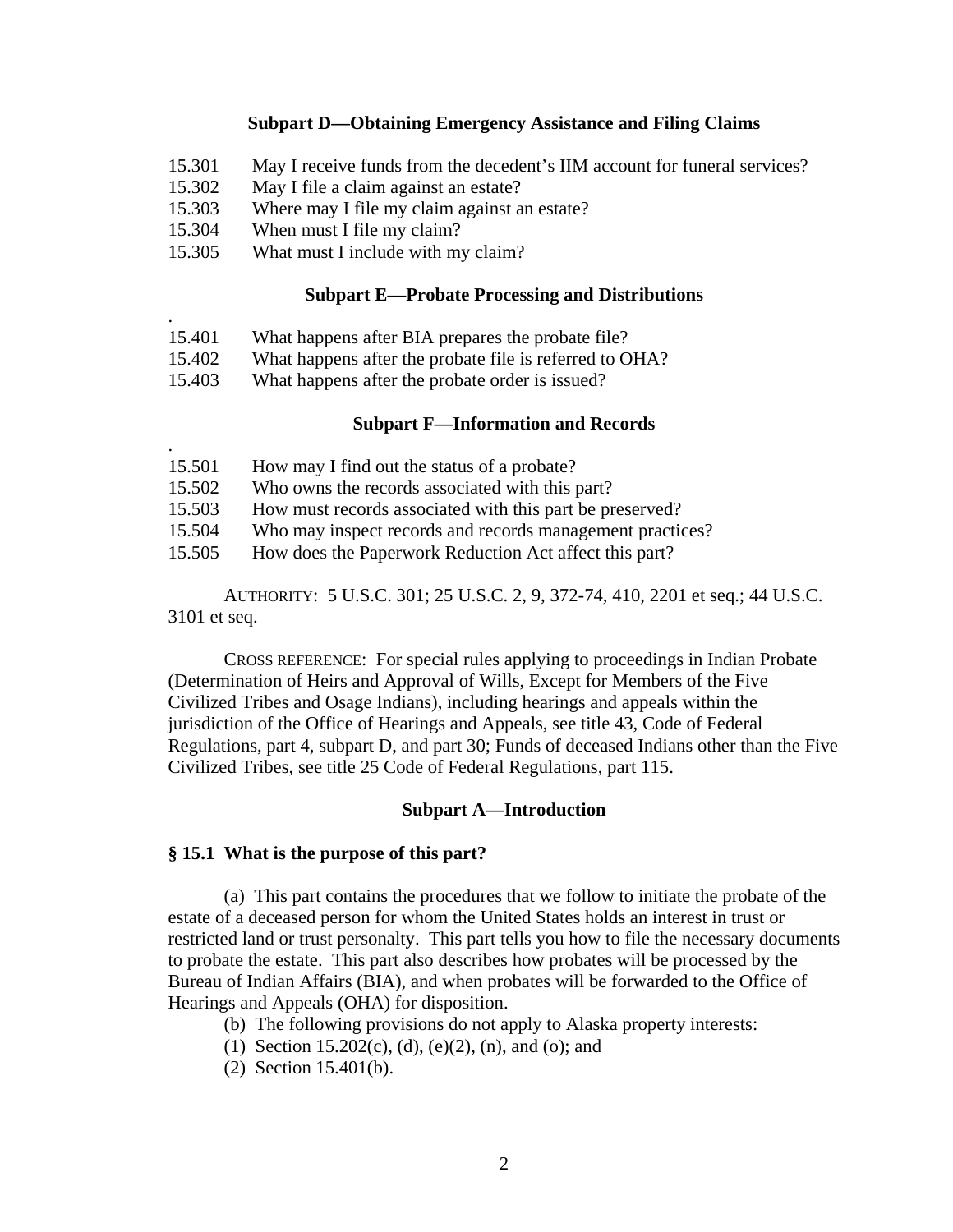#### **§ 15.2 What definitions do I need to know?**

*Act* means the Indian Land Consolidation Act and its amendments, including the American Indian Probate Reform Act of 2004 (AIPRA), Public Law 108-374, as codified at 25 U.S.C. 2201 *et seq.*

*Administrative law judge (ALJ)* means an administrative law judge with the Office of Hearings and Appeals appointed under the Administrative Procedure Act, 5 U.S.C. 3105.

*Affidavit* means a written declaration of facts by a person that is signed by that person, swearing or affirming under penalty of perjury that the facts declared are true and correct to the best of that person's knowledge and belief.

*Agency* means:

(1) The Bureau of Indian Affairs (BIA) agency office, or any other designated office in BIA, having jurisdiction over trust or restricted land and trust personalty; and

(2) Any office of a tribe that has entered into a contract or compact to fulfill the probate function under 25 U.S.C. 450f or 458cc.

*Attorney Decision Maker (ADM)* means an attorney with OHA who conducts a summary probate proceeding and renders a decision that is subject to de novo review by an administrative law judge or Indian probate judge.

*BIA* means the Bureau of Indian Affairs within the Department of the Interior. *Child* means a natural or adopted child.

*Codicil* means a supplement or addition to a will, executed with the same formalities as a will. It may explain, modify, add to, or revoke provisions in an existing will.

*Consolidation agreement* means a written agreement under the provisions of 25 U.S.C. 2206(e) or 2206(j)(9), entered during the probate process, approved by the judge, and implemented by the probate order, by which a decedent's heirs and devisees consolidate interests in trust or restricted land.

*Creditor* means any individual or entity that has a claim for payment from a decedent's estate.

*Day* means a calendar day.

*Decedent* means a person who is deceased.

*Decision or order* (or *decision and order*) means:

(1) A written document issued by a judge making determinations as to heirs, wills, devisees, and the claims of creditors, and ordering distribution of trust or restricted land or trust personalty;

(2) The decision issued by an attorney decision maker in a summary probate proceeding; or

(3) A decision issued by a judge finding that the evidence is insufficient to determine that a person is dead by reason of unexplained absence.

*Department* means the Department of the Interior.

*Devise* means a gift of property by will. Also, to give property by will.

*Devisee* means a person or entity that receives property under a will.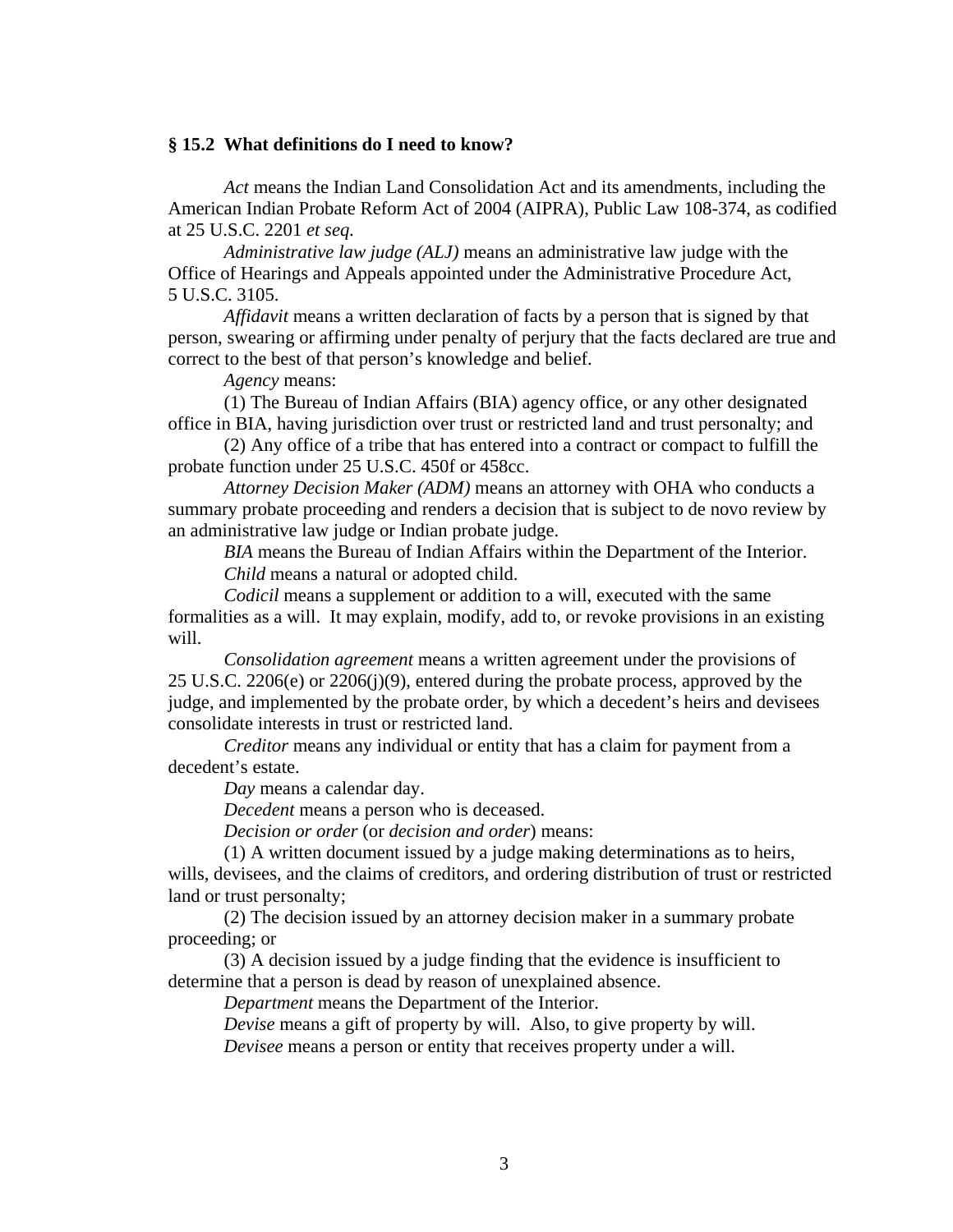*Eligible heir* means, for the purposes of the Act, any of a decedent's children, grandchildren, great grandchildren, full siblings, half siblings by blood, and parents who are any of the following:

(1) Indian;

(2) Lineal descendents within two degrees of consanguinity of an Indian; or

(3) Owners of a trust or restricted interest in a parcel of land for purposes of inheriting -- by descent, renunciation, or consolidation agreement -- another trust or restricted interest in such parcel from the decedent.

*Estate* means the trust or restricted land and trust personalty owned by the decedent at the time of death.

*Formal probate proceeding* means a proceeding, conducted by a judge, in which evidence is obtained through the testimony of witnesses and the receipt of relevant documents.

*Heir* means any individual or entity eligible to receive property from a decedent in an intestate proceeding.

*Individual Indian Money (IIM) account* means an interest bearing account for trust funds held by the Secretary that belong to a person who has an interest in trust assets. These accounts are under the control and management of the Secretary.

*Indian* means, for the purposes of the Act, any of the following:

(1) Any person who is a member of a federally recognized Indian tribe, is eligible to become a member of any federally recognized Indian tribe, or is an owner (as of October 27, 2004) of a trust or restricted interest in land;

(2) Any person meeting the definition of Indian under 25 U.S.C. 479; or

(3) With respect to the inheritance and ownership of trust or restricted land in the State of California under 25 U.S.C. 2206, any person described in paragraph (1) or (2) of this definition or any person who owns a trust or restricted interest in a parcel of such land in that State.

*Indian probate judge (IPJ)* means an attorney with OHA, other than an ALJ, to whom the Secretary has delegated the authority to hear and decide Indian probate cases.

*Interested party* means:

(1) Any potential or actual heir;

(2) Any devisee under a will;

(3) Any person or entity asserting a claim against a decedent's estate;

(4) Any tribe having a statutory option to purchase the trust or restricted property interest of a decedent; or

(5) A co-owner exercising a purchase option.

*Intestate* means that the decedent died without a valid will as determined in the probate proceeding.

*Judge* means an ALJ or IPJ.

*Lockbox* means a centralized system within OST for receiving and depositing trust fund remittances collected by BIA.

*LTRO* means the Land Titles and Records Office within BIA.

*OHA* means the Office of Hearings and Appeals within the Department of the Interior.

*OST* means the Office of the Special Trustee for American Indians within the Department of the Interior.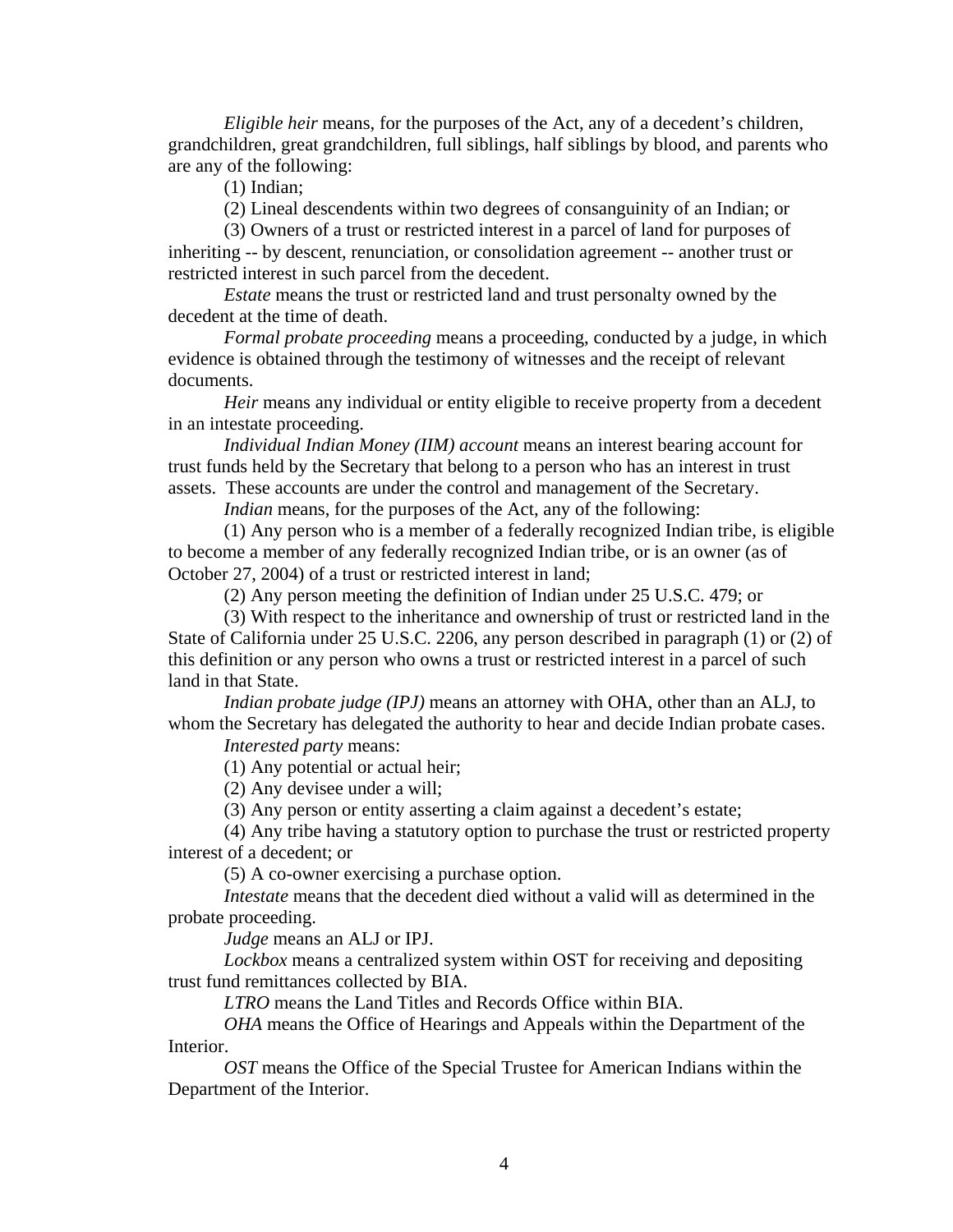*Probate* means the legal process by which applicable tribal, Federal, or State law that affects the distribution of a decedent's estate is applied in order to:

(1) Determine the heirs;

(2) Determine the validity of wills and determine devisees;

(3) Determine whether claims against the estate will be paid from trust personalty; and

(4) Order the transfer of any trust or restricted land or trust personalty to the heirs, devisees, or other persons or entities entitled by law to receive them.

*Purchase option at probate* means the process by which eligible purchasers can purchase a decedent's interest during the probate proceeding.

*Restricted property* means real property, the title to which is held by an Indian but which cannot be alienated or encumbered without the Secretary's consent. For the purpose of probate proceedings, restricted property is treated as if it were trust property. Except as the law may provide otherwise, the term "restricted property" as used in this part does not include the restricted lands of the Five Civilized Tribes of Oklahoma or the Osage Nation.

*Secretary* means the Secretary of the Interior or an authorized representative.

*Summary probate proceeding* means the consideration of a probate file without a hearing. A summary probate proceeding may be conducted if the estate involves only an IIM account that did not exceed \$5,000 in value on the date of the decedent's death.

*Superintendent* means a BIA Superintendent or other BIA official, including a field representative or one holding equivalent authority.

*Testate* means that the decedent executed a valid will as determined in the probate proceeding.

*Testator* means a person who has executed a valid will as determined in the probate proceeding.

*Trust personalty* means all tangible personal property, funds, and securities of any kind that are held in trust in an IIM account or otherwise supervised by the Secretary.

*Trust property* means real or personal property, or an interest therein, the title to which is held in trust by the United States for the benefit of an individual Indian or tribe.

*We* or *us* means, the Secretary, an authorized representative of the Secretary, or the authorized employee or representative of a tribe performing probate functions under a contract or compact approved by the Secretary.

*Will* means a written testamentary document that was executed by the decedent and attested to by two disinterested adult witnesses, and that states who will receive the decedent's trust or restricted property.

*You* or *I* means an interested party, as defined herein, with an interest in the decedent's estate unless the context requires otherwise.

# **§ 15.3 Who can make a will disposing of trust or restricted land or trust personalty?**

Any person 18 years of age or over and of testamentary capacity, who has any right, title, or interest in trust or restricted land or trust personalty, may dispose of trust or restricted land or trust personalty by will.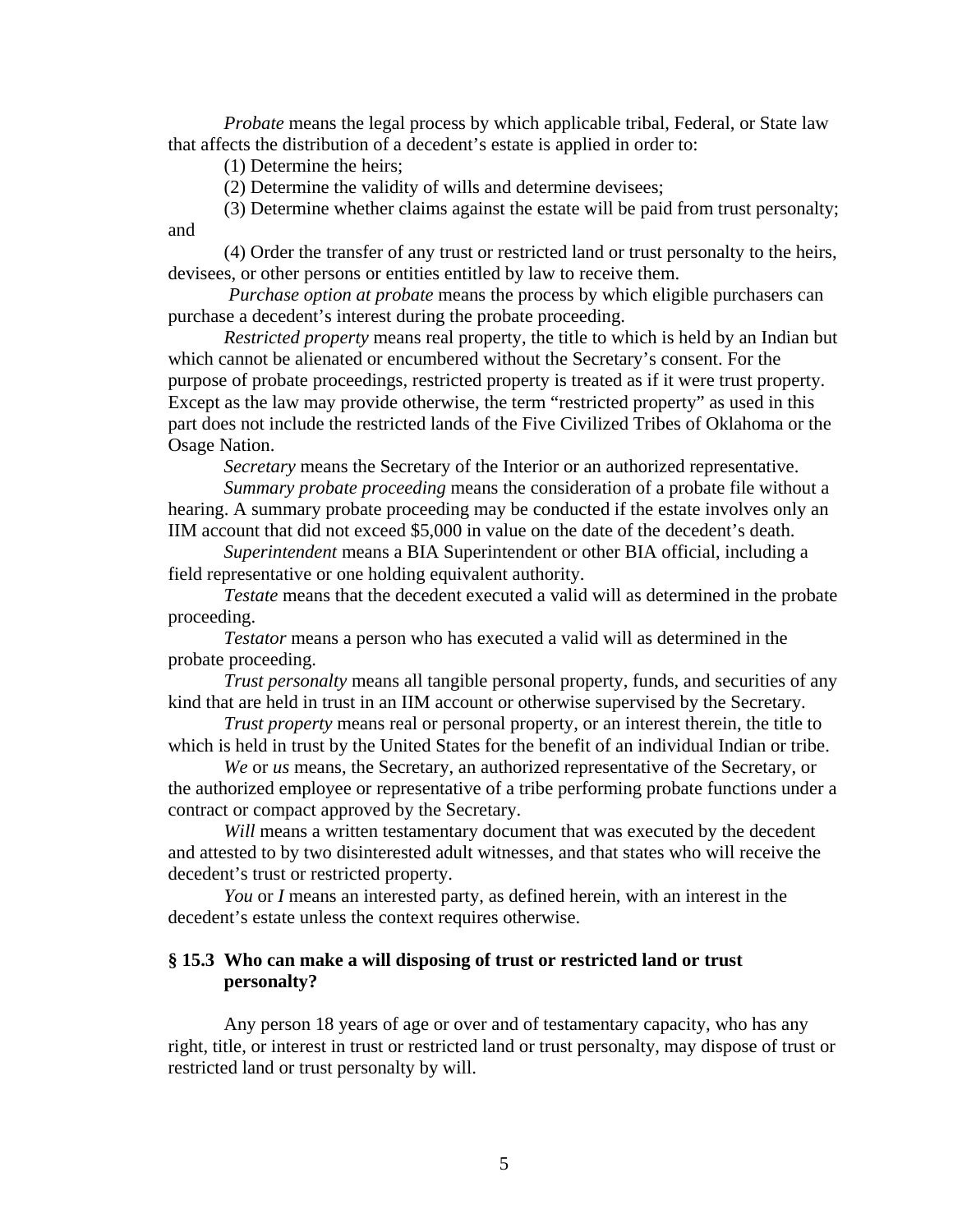# **§ 15.4 What are the requirements for a valid will?**

You must meet the requirements of § 15.3, date and execute your will, in writing and have it attested by two disinterested adult witnesses.

# **§ 15.5 May I revoke my will?**

Yes. You may revoke your will at any time. You may revoke your will by any means authorized by tribal or Federal law, including executing a subsequent will or other writing with the same formalities as are required for execution of a will.

## **§ 15.6 May my will be deemed revoked by operation of the law of any State?**

No. A will that is subject to the regulations of this subpart will not be deemed to be revoked by operation of the law of any State.

## **§ 15.7 What is a self-proved will?**

A self-proved will is a will with attached affidavits, signed by the testator and the witnesses before an officer authorized to administer oaths, certifying that they complied with the requirements of execution of the will.

# **§ 15.8 May I make my will, codicil, or revocation self-proved?**

Yes. A will, codicil, or revocation may be made self-proved as provided in this section.

(a) A will, codicil, or revocation may be made self-proved by the testator and attesting witnesses at the time of its execution.

(b) The testator and the attesting witnesses must sign the required affidavits before an officer authorized to administer oaths, and the affidavits must be attached to the will, codicil, or revocation.

# **§ 15.9 What information must be included in an affidavit for a self-proved will, codicil, or revocation?**

(a) A testator's affidavit must contain substantially the following content:

Tribe of or State of County of \_\_\_\_\_\_\_\_\_\_\_\_ .

I, \_\_\_\_\_\_\_\_\_\_, swear or affirm under penalty of perjury that, on the \_\_\_\_ day of  $\overline{a}$ , 20, I requested and to act as witnesses to my will; that I declared to them that the document was my last will; that I signed the will in the presence of both witnesses; that they signed the will as witnesses in my presence and in the presence of each other; that the will was read and explained to me (or read by me), after being prepared and before I signed it,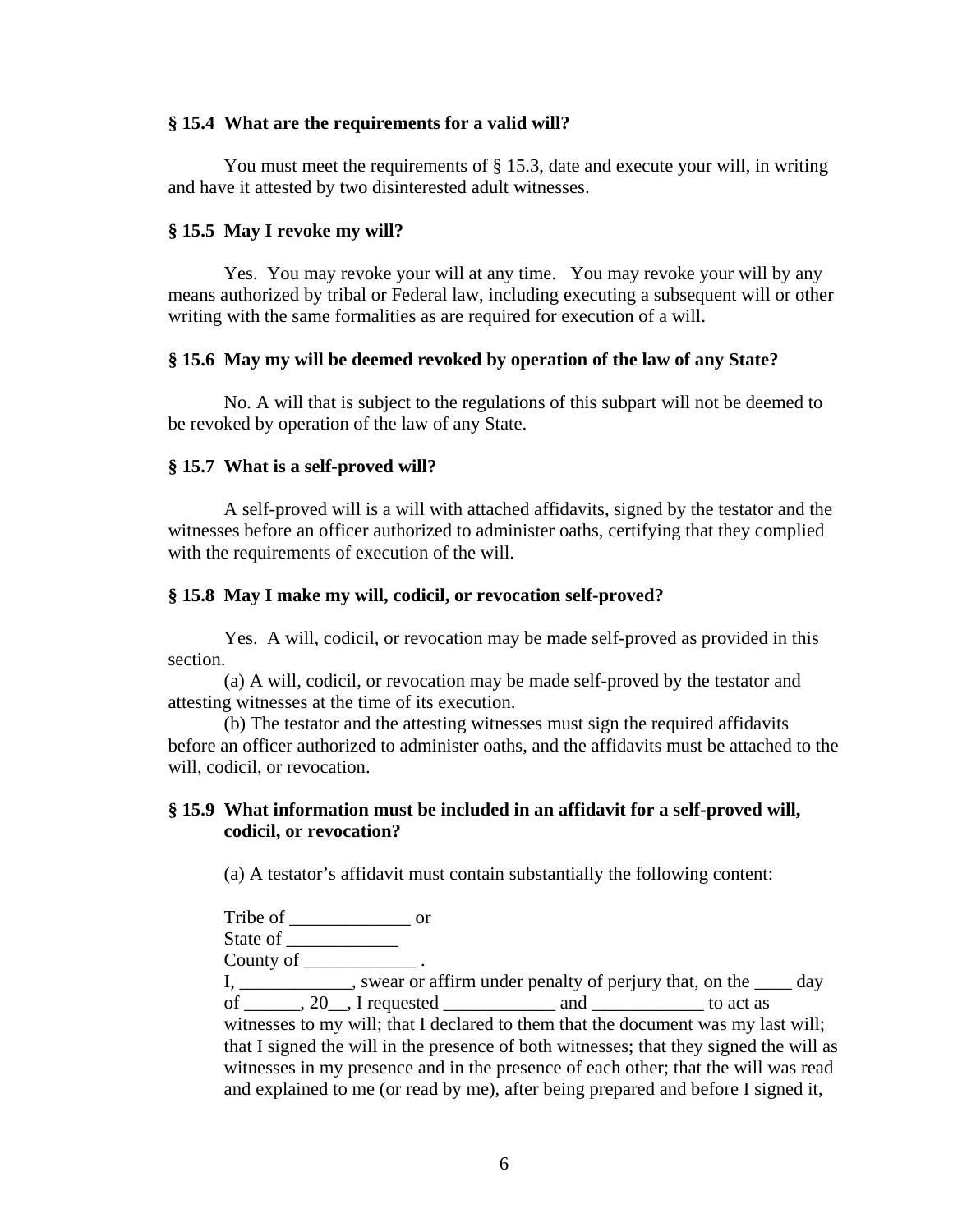and it clearly and accurately expresses my wishes; and that I willingly made and executed the will as my free and voluntary act for the purposes expressed in the will.

Testator

(b) Each attesting witness' affidavit must contain substantially the following content:

\_\_\_\_\_\_\_\_\_\_\_\_\_\_\_\_\_\_\_\_\_\_\_\_\_\_\_\_\_\_\_\_\_\_\_\_\_\_\_

We, \_\_\_\_\_\_\_\_\_\_\_\_\_\_ and \_\_\_\_\_\_\_\_\_\_\_\_\_, swear or affirm under penalty of perjury that on the  $\_\_\_$  day of  $\_\_\_$ , 20 $\_\_\_\_\_\_\_\_\_\_\_$ , of the State of \_\_\_\_\_\_\_\_, published and declared the attached document to be his/her last will, signed the will in the presence of both of us, and requested both of us to sign the will as witnesses; that we, in compliance with his/her request, signed the will as witnesses in his/her presence and in the presence of each other; and that the testator was not acting under duress, menace, fraud, or undue influence of any person, so far as we could determine, and in our opinion was mentally capable of disposing of all his/her estate by will.

\_\_\_\_\_\_\_\_\_\_\_\_\_\_\_\_\_\_\_\_\_\_\_\_\_\_\_\_\_\_\_\_\_\_\_\_\_\_\_\_\_\_\_\_\_\_\_\_\_\_\_\_\_\_\_ \_\_\_\_\_\_\_\_\_

Witness

Witness

|            | Subscribed and sworn to or affirmed before me this |     | day of    |  |
|------------|----------------------------------------------------|-----|-----------|--|
| by         | testator, and by                                   | and | attesting |  |
| witnesses. |                                                    |     |           |  |

\_\_\_\_\_\_\_\_\_\_\_\_\_\_\_\_\_\_\_\_\_\_\_\_\_\_\_\_\_\_\_\_\_\_\_\_\_\_\_\_\_\_\_\_\_\_\_\_\_\_\_\_\_\_\_\_\_\_\_\_\_\_\_\_\_\_ \_\_\_\_\_\_\_\_\_\_\_\_\_\_\_\_\_\_\_\_\_\_\_\_\_\_\_\_\_\_\_\_\_\_\_\_\_\_\_\_\_\_\_\_\_\_\_\_\_\_\_\_\_\_\_\_\_\_\_\_\_\_\_\_\_\_

\_\_\_\_\_\_\_\_\_\_\_\_\_\_\_\_\_\_\_\_\_\_\_\_\_\_\_\_\_\_\_\_\_\_\_\_\_\_\_\_\_\_\_\_\_\_\_\_\_\_\_\_\_\_\_\_\_\_\_\_\_\_\_\_\_

(Title)

#### **§ 15.10 What assets will the Secretary probate?**

(a) We will probate only the trust or restricted land, or trust personalty owned by the decedent at the time of death.

(b) We will not probate the following property:

(1) Real or personal property other than trust or restricted land or trust personalty owned by the decedent at the time of death;

(2) Restricted land derived from allotments made to members of the Five Civilized Tribes (Cherokee, Choctaw, Chickasaw, Creek, and Seminole) in Oklahoma; and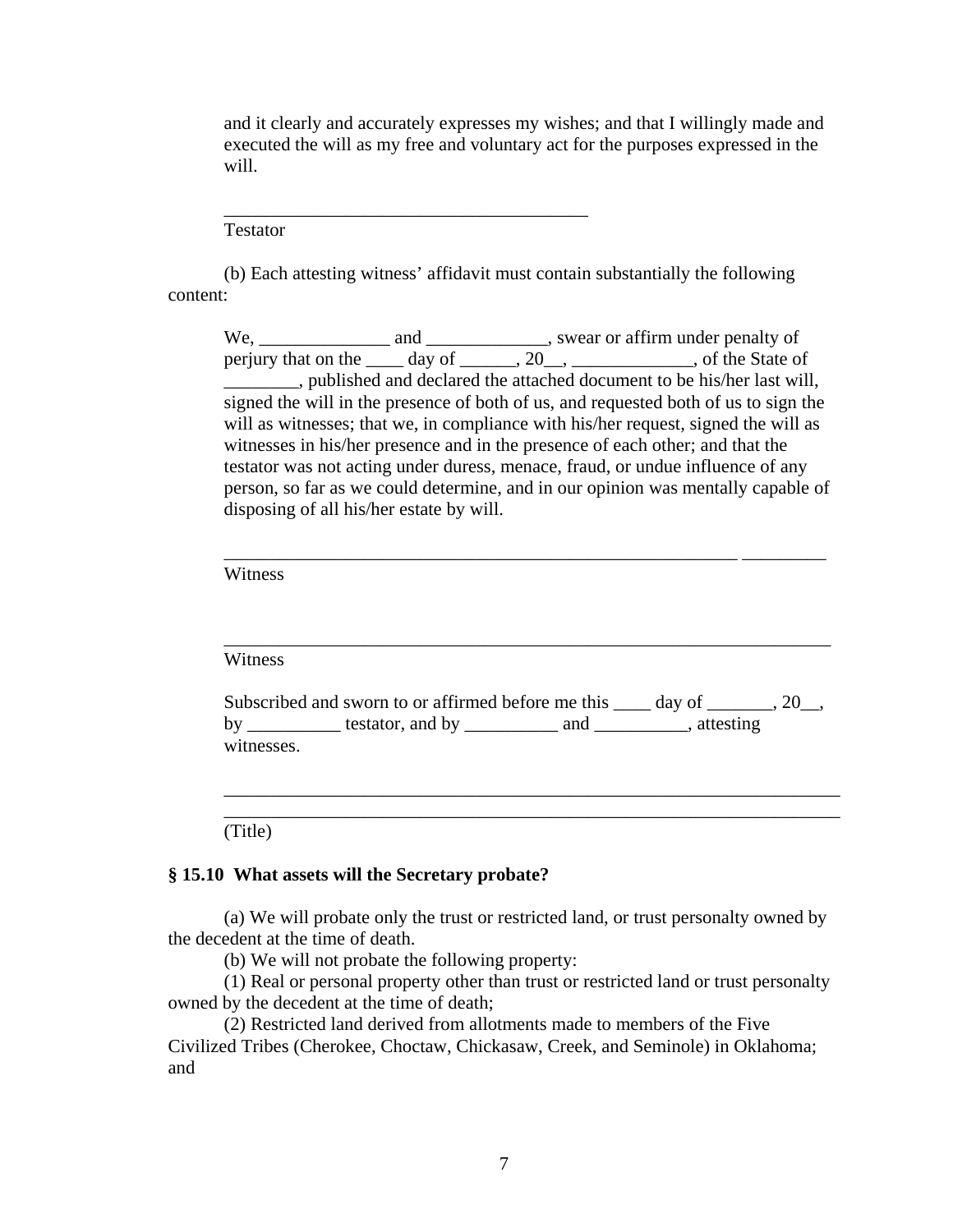(3) Restricted interests derived from allotments made to Osage Indians in Oklahoma (Osage Nation) and Osage headright interests owned by Osage decedents.

(c) We will probate that part of the lands and assets owned by a deceased member of the Five Civilized Tribes or Osage Nation who owned a trust interest in land or a restricted interest in land derived from an individual Indian who was a member of a Tribe other than the Five Civilized Tribes or Osage Nation.

### **§ 15.11 What are the basic steps of the probate process?**

The basic steps of the probate process are:

(a) We learn about a person's death (see subpart B for details);

(b) We prepare a probate file that includes documents sent to the agency (see subpart C for details);

(c) We refer the completed probate file to OHA for assignment to a judge or ADM (see subpart D for details); and

(d) The judge or ADM decides how to distribute any trust or restricted land and/or trust personalty, and we make the distribution (see subpart D for details).

# **§ 15.12 What happens if assets in an estate may be diminished or destroyed while the probate is pending?**

(a) This section applies if an interested party or BIA:

(1) Learns of the death of a person owning trust or restricted property; and

(2) Believes that an emergency exists and the assets in the estate may be significantly diminished or destroyed before the final decision and order of a judge in a probate case.

(b) An interested party, the Superintendent, or other authorized representative of BIA has standing to request relief.

(c) The interested party or BIA representative may request:

(1) That OHA immediately assign a judge or ADM to the probate case;

(2) That BIA transfer a probate file to OHA containing sufficient information on potential interested parties and documentation concerning the alleged emergency for a judge to consider emergency relief in order to preserve estate assets; and

(3) That OHA hold an expedited hearing or consider ex parte relief to prevent impending or further loss or destruction of trust assets.

#### **Subpart B—Starting the Probate Process**

## **§ 15.101 When should I notify the agency of the death of a person owning trust or restricted property?**

There is no deadline for notifying us of a death.

(a) Notify us as provided in § 15.103 to assure timely distribution of the estate.

(b) If we find out about the death of a person owning trust or restricted property we may initiate the process to collect the necessary documentation.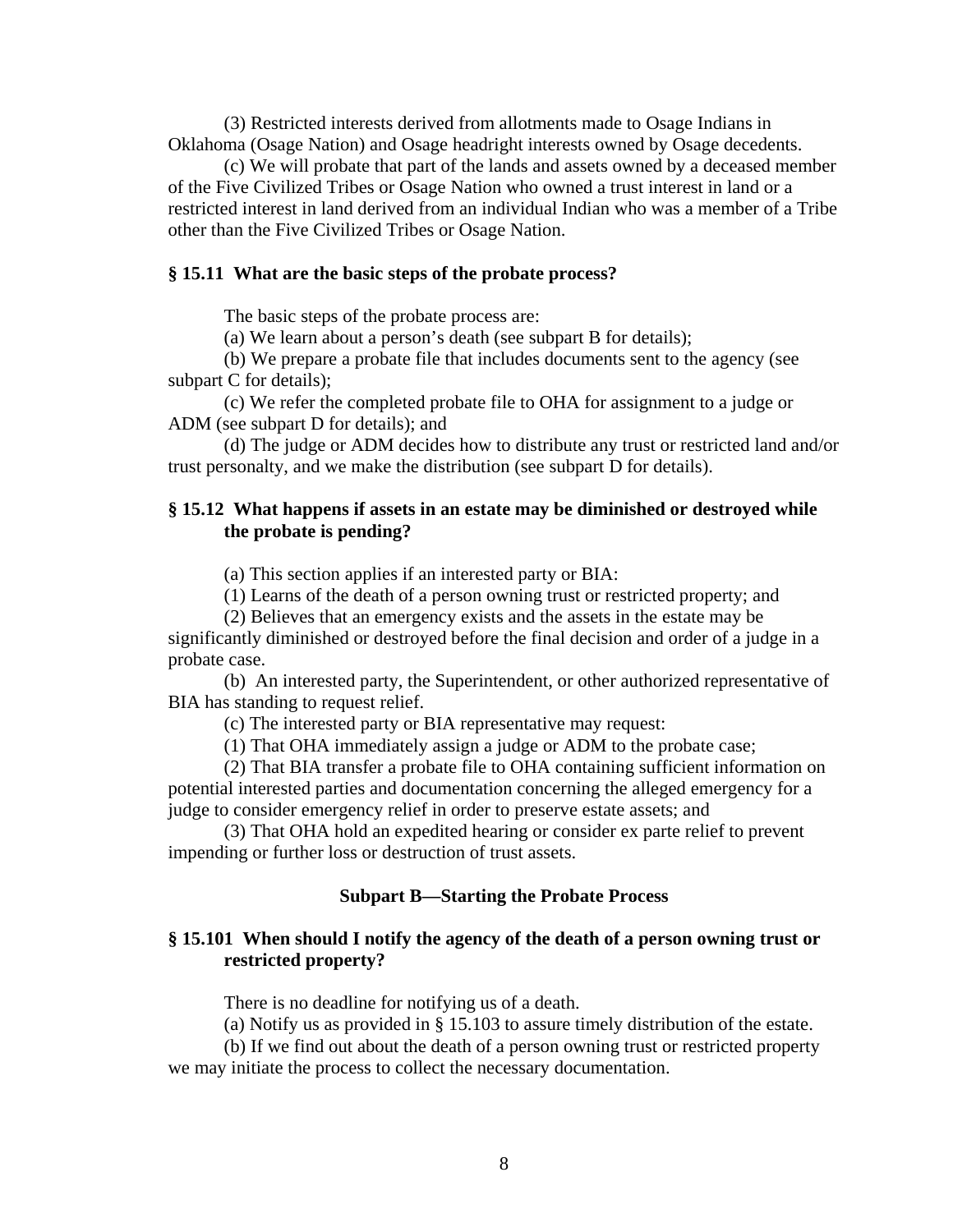### **§ 15.102 Who may notify the agency of a death?**

Anyone may notify us of a death.

#### **§ 15.103 How do I begin the probate process?**

As soon as possible, contact any of the following offices to inform us of the decedent's death:

(a) The agency or BIA regional office nearest to where the decedent was enrolled;

(b) Any agency or BIA regional office; or

(c) The Trust Beneficiary Call Center in OST.

### **§ 15.104 Does the agency need a death certificate to prepare a probate file?**

(a) Yes. You must provide us with a certified copy of the death certificate if a death certificate exists. If necessary, we will make a copy from your certified copy for our use and return your copy.

(b) If a death certificate does not exist, you must provide an affidavit containing as much information as you have concerning the deceased, such as:

(1) The State, city, reservation, location, date, and cause of death;

(2) The last known address of the deceased;

(3) Names and addresses of others who may have information about the deceased; and

(4) Any other information available concerning the deceased, such as newspaper articles, an obituary, death notices, or a church or court record.

#### **§ 15.105 What other documents does the agency need to prepare a probate file?**

In addition to the certified copy of a death certificate or other reliable evidence of death listed in § 15.104, we need the following information and documents:

(a) Originals or copies of all wills, codicils, and revocations, or other evidence that a will may exist;

(b) The Social Security number of the decedent;

(c) The place of enrollment and the tribal enrollment or census number of the decedent and potential heirs or devisees;

(d) Current names and addresses of the decedent's potential heirs and devisees;

(e) Any sworn statements regarding the decedent's family, including any statements of paternity or maternity;

(f) Any statements renouncing an interest in the estate including identification of the person or entity in whose favor the interest is renounced, if any;

(g) A list of claims by known creditors of the decedent and their addresses, including copies of any court judgments; and

(h) Documents from the appropriate authorities, certified if possible, concerning the public record of the decedent, including but not limited to, any:

(1) Marriage licenses and certificates of the decedent;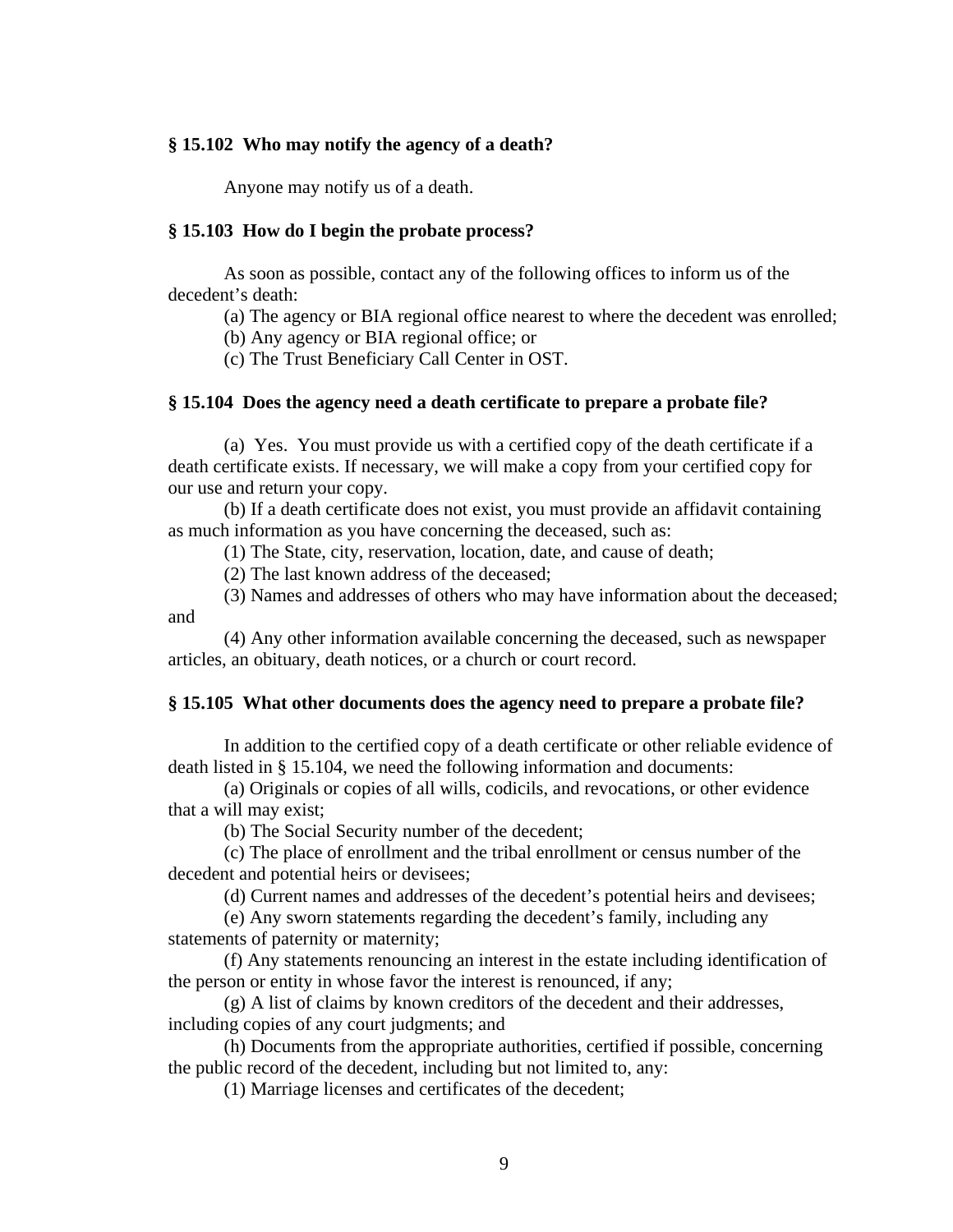(2) Divorce decrees of the decedent;

(3) Adoption and guardianship records concerning the decedent or the decedent's potential heirs or devisees;

(4) Use of other names by the decedent, including copies of name changes by court order; and

(5) Orders requiring payment of child support or spousal support.

# **§ 15.106 May a probate case be initiated when an owner of an interest has been absent?**

(a) A probate case may be initiated when either:

(1) Information is provided to us that an owner of an interest in trust or restricted land or trust personalty has been absent without explanation for a period of at least 6 years; or

(2) We become aware of other facts or circumstances from which an inference may be drawn that the person has died.

(b) When we receive information as described in §15.106(a), we may begin an investigation into the circumstances, and may attempt to locate the person. We may:

(1) Search available electronic databases;

(2) Inquire into other published information sources such as telephone directories and other available directories;

(3) Examine BIA land title and lease records;

(4) Examine the IIM account ledger for disbursements from the account; and

(5) Engage the services of an independent firm to conduct a search for the owner.

(c) When we have completed our investigation, if we are unable to locate the person, we may initiate a probate case and prepare a file that may include all the documentation developed in the search.

(d) We may file a claim in the probate case to recover the reasonable costs expended to contract with an independent firm to conduct the search.

#### **§ 15.107 Who prepares a probate file?**

The agency that serves the tribe where the decedent was an enrolled member will prepare the probate file in consultation with the potential heirs or devisees who can be located, and with other people who have information about the decedent or the estate.

# **§ 15.108 If the decedent was not an enrolled member of a tribe or was a member of more than one tribe, who prepares the probate file?**

Unless otherwise provided by Federal law, the agency that has jurisdiction over the tribe with the strongest association with the decedent will serve as the home agency and will prepare the probate file if the decedent owned interests in trust or restricted land or trust personalty and either:

(a) Was not an enrolled member of a tribe; or

(b) Was a member of more than one tribe.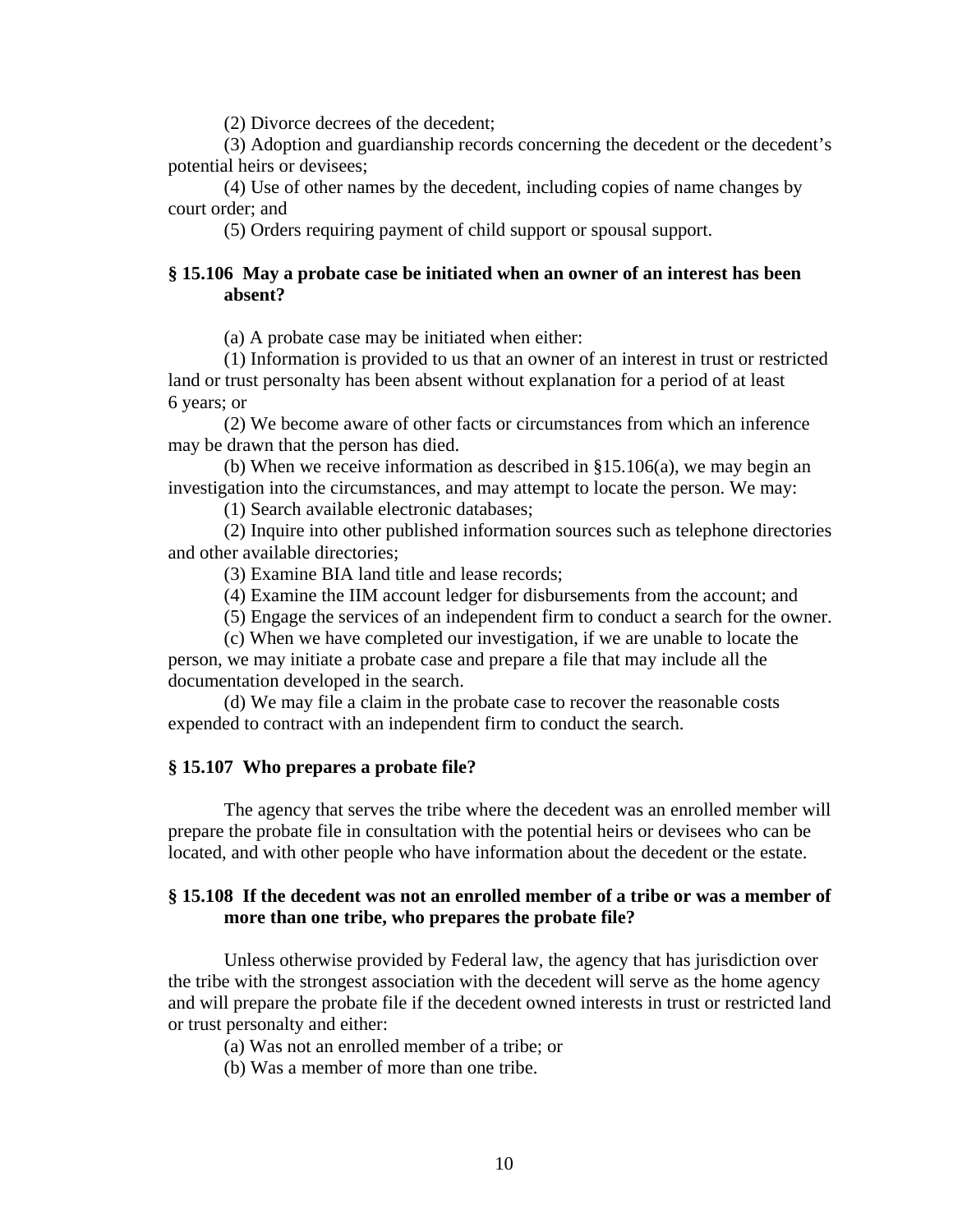## **Subpart C—Preparing the Probate File**

### **§ 15.201 What will the agency do with the documents that I provide?**

After we receive notice of the death of a person owning trust or restricted land or trust personalty, we will examine the documents provided under §§ 15.104 and 15.105, and other documents and information provided to us to prepare a complete probate file. We may consult with you and other individuals or entities to obtain additional information to complete the probate file. Then we will transfer the probate file to OHA.

#### **§ 15.202 What items must the agency include in the probate file?**

We will include the items listed in this section in the probate file.

(a) The evidence of death of the decedent as provided under § 15.104.

(b) A completed "Data for Heirship Findings and Family History Form" or successor form, certified by BIA, with the enrollment or other identifying number shown for each potential heir or devisee.

(c) Information provided by potential heirs, devisees, or the tribes on:

(1) Whether the heirs and devisees meet the definition of "Indian" for probate purposes, including enrollment or eligibility for enrollment in a tribe; or

(2) Whether the potential heirs or devisees are within two degrees of consanguinity of an "Indian."

(d) If an individual qualifies as an Indian only because of ownership of a trust or restricted interest in land, the date on which the individual became the owner of the trust or restricted interest.

(e) A certified inventory of trust or restricted land, including:

(1) Accurate and adequate descriptions of all land; and

(2) Identification of any interests that represent less than 5 percent of the undivided interests in a parcel.

(f) A statement showing the balance and the source of funds in the decedent's IIM account on the date of death.

(g) A statement showing all receipts and sources of income to and disbursements, if any, from the decedent's IIM account after the date of death.

(h) Originals or copies of all wills, codicils, and revocations that have been provided to us.

(i) A copy of any statement or document concerning any wills, codicils, or revocations the BIA returned to the testator.

(j) Any statement renouncing an interest in the estate that has been submitted to us, and the information necessary to identify any person receiving a renounced interest.

(k) Claims of creditors that have been submitted to us under § 15.302 through 15.305, including documentation required by §15.305.

(l) Documentation of any payments made on requests filed under the provisions of § 15.301.

(m) All the documents acquired under § 15.105.

(n) The record of each tribal or individual request to purchase a trust or restricted land interest at probate.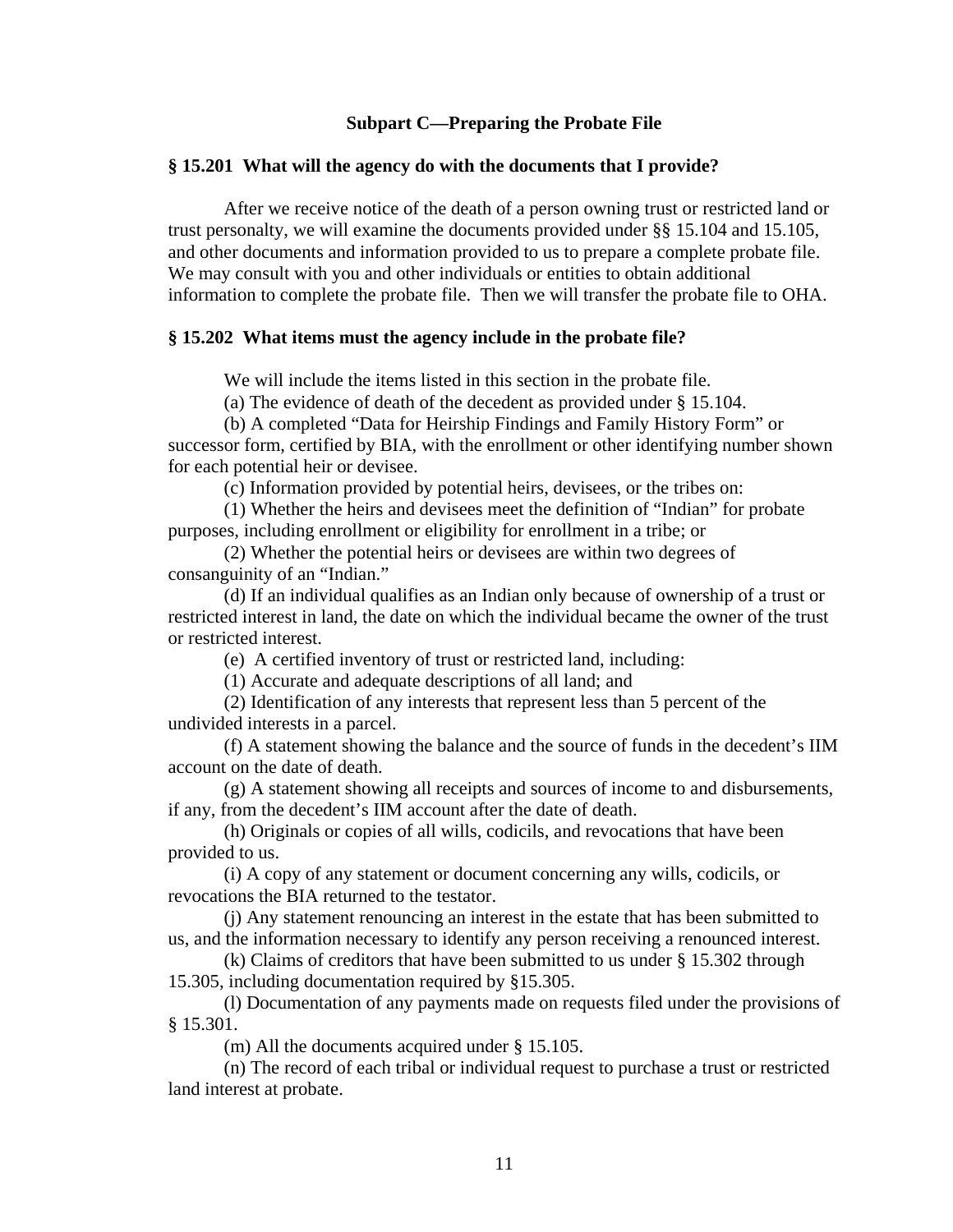(o) The record of any individual request for a consolidation agreement, including a description, such as an Individual/Tribal Interest Report, of any lands not part of the decedent's estate that are proposed for inclusion in the consolidation agreement.

# **§ 15.203 What information must Tribes provide BIA to complete the probate file?**

Tribes must provide any information that we require or request to complete the probate file. This information may include enrollment and family history data or property title documents that pertain to any pending probate matter, and a copy of Tribal probate orders where they exist.

## **§ 15.204 When is a probate file complete?**

A probate file is complete for transfer to OHA when a BIA approving official includes a certification that:

(a) States that the probate file includes all information listed in § 15.202 that is available; and

(b) Lists all sources of information BIA queried in an attempt to locate information listed in § 15.202 that is not available.

# **Subpart D—Obtaining Emergency Assistance and Filing Claims**

## **§ 15.301 May I receive funds from the decedent's IIM account for funeral services?**

(a) You may request an amount of no more than \$1,000 from the decedent's IIM account if:

(1) You are responsible for making the funeral arrangements on behalf of the family of a decedent who had an IIM account;

(2) You have an immediate need to pay for funeral arrangements before burial; and

(3) The decedent's IIM account contains more than \$2,500 on the date of death.

(b) You must apply for funds under paragraph (a) of this section and submit to us an original itemized estimate of the cost of the service to be rendered and the identification of the service provider.

(c) We may approve reasonable costs of no more than \$1,000 that are necessary for the burial services, taking into consideration:

(1) The total amount in the IIM account;

(2) The availability of non-trust funds; and

(3) Any other relevant factors.

(d) We will make payments directly to the providers of the services.

### **§ 15.302 May I file a claim against an estate?**

If a decedent owed you money, you may make a claim against the estate of the decedent.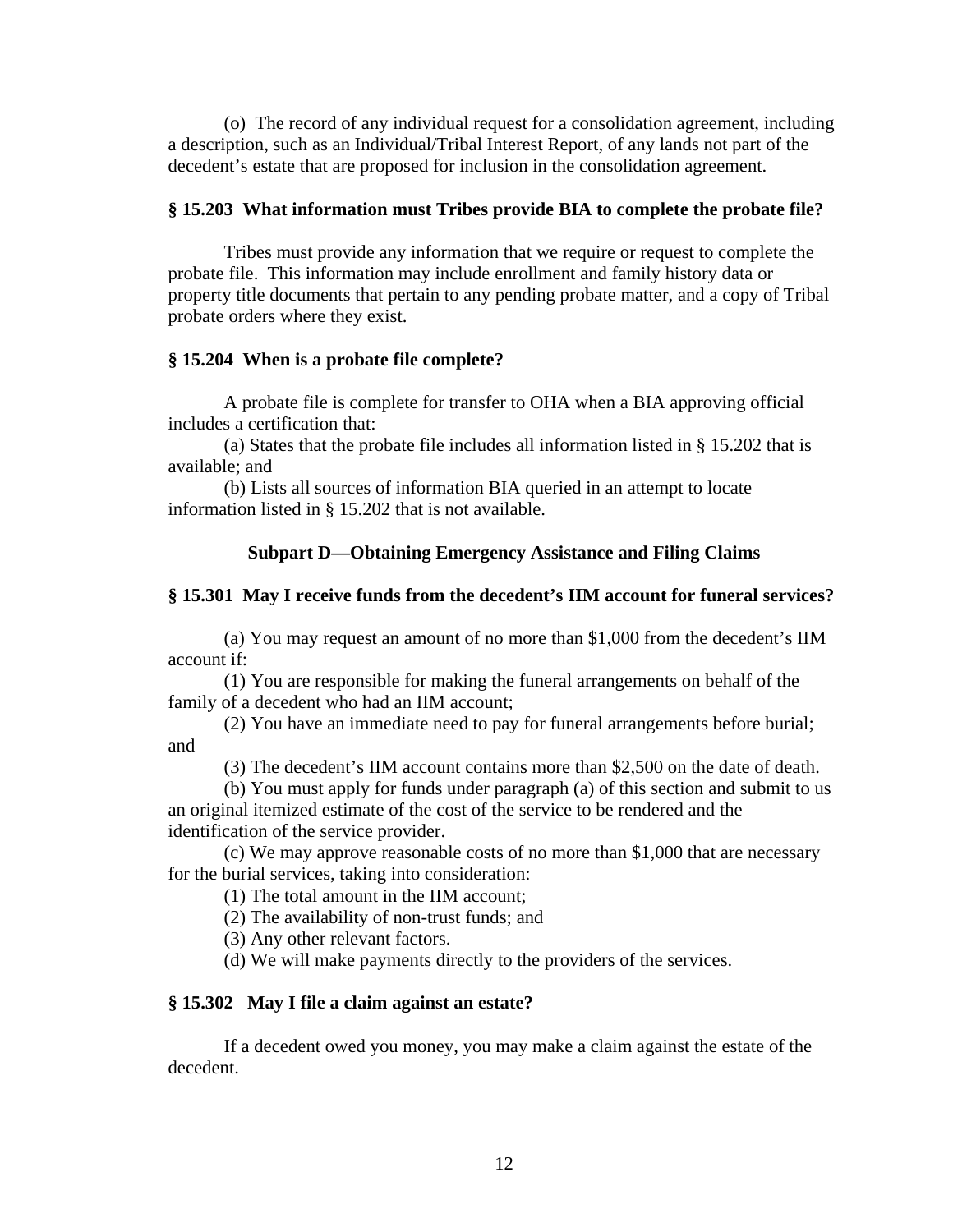### **§ 15.303 Where may I file my claim against an estate?**

(a) You may submit your claim to us before we transfer the probate file to OHA or you may file your claim with OHA after the probate file has been transferred if you comply with 43 CFR 30.140 through 30.148.

(b) If we receive your claim after the probate file has been transmitted to OHA but before the order is issued, we will promptly transmit your claim to OHA.

# **§ 15.304 When must I file my claim?**

You must file your claim before the conclusion of the first hearing by OHA or, for cases designated as summary probate proceedings, as allowed under 43 CFR 30.140. Claims not timely filed will be barred.

#### **§ 15.305 What must I include with my claim?**

(a) You must include an itemized statement of the claim, including copies of any supporting documents such as signed notes, account records, billing records, and journal entries. The itemized statement must also include:

(1) The date and amount of the original debt;

(2) The dates, amounts, and identity of the payor for any payments made;

(3) The dates, amounts, product or service, and identity of any person making charges on the account;

(4) The balance remaining on the debt on the date of the decedent's death; and

(5) Any evidence that the decedent disputed the amount of the claim.

(b) You must submit an affidavit that verifies the balance due and states whether:

(1) Parties other than the decedent are responsible for any portion of the debt alleged;

(2) Any known or claimed offsets to the alleged debt exist;

(3) The creditor or anyone on behalf of the creditor has filed a claim or sought reimbursement against the decedent's non-trust or non-restricted property in any other judicial or quasi-judicial proceeding, and the status of such action; and

(4) The creditor or anyone on behalf of the creditor has filed a claim or sought reimbursement against the decedent's trust or restricted property in any other judicial or quasi-judicial proceeding, and the status of such action.

(c) A secured creditor must first exhaust the security before a claim against trust personalty for any deficiency will be allowed. You must submit a verified or certified copy of any judgment or other documents that establish the amount of the deficiency after exhaustion of the security.

#### **Subpart E—Probate Processing and Distributions**

#### **§ 15.401 What happens after BIA prepares the probate file?**

Within 30 days after we assemble all the documents required by §§ 15.202 and 15.204, we will: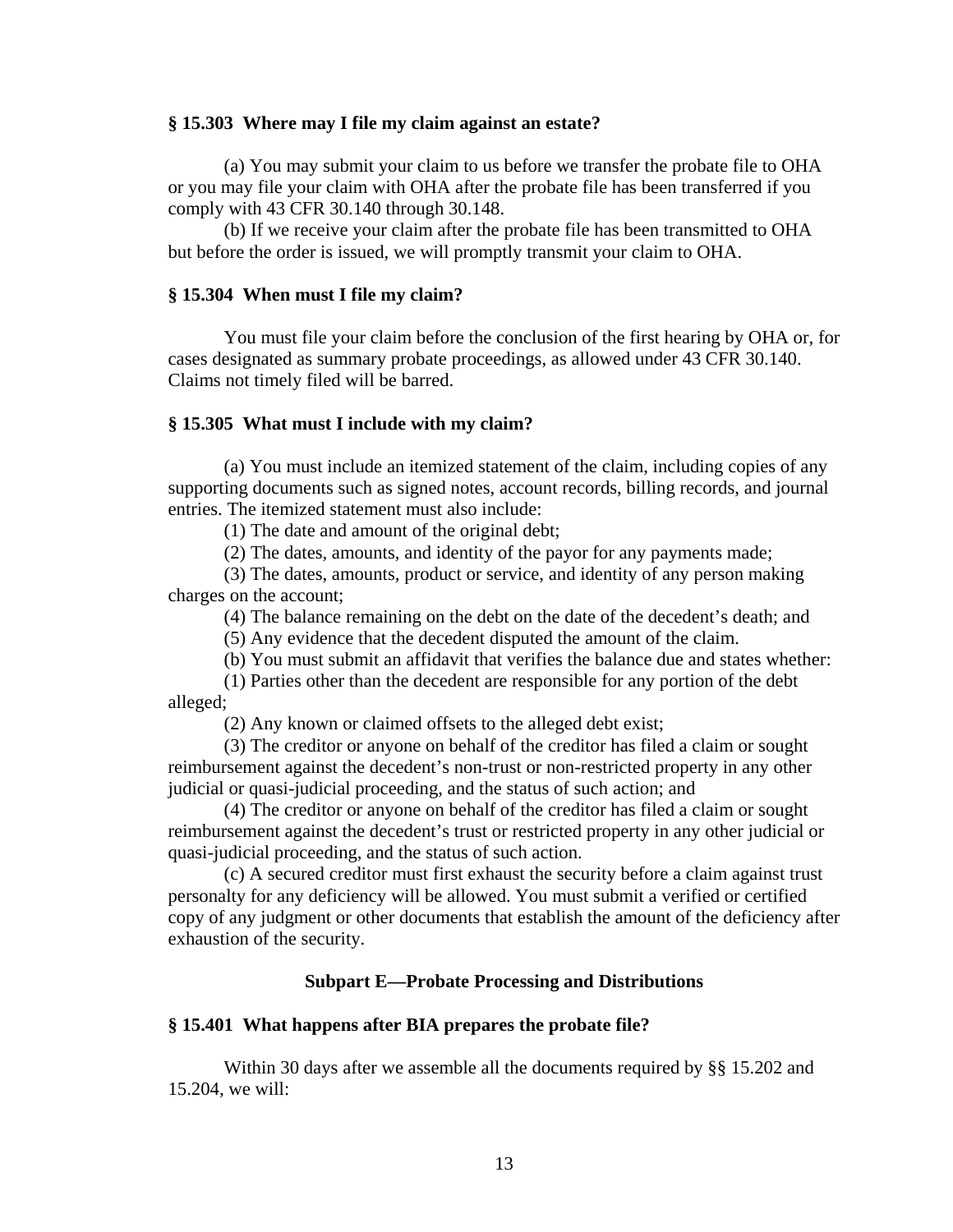(a) Refer the case and send the probate file to OHA for adjudication in accordance with 43 CFR part 30; and

(b) Forward a list of fractional interests that represent less than 5 percent of the entire undivided ownership of each parcel of land in the decedent's estate to the tribes with jurisdiction over those interests.

### **§ 15.402 What happens after the probate file is referred to OHA?**

When OHA receives the probate file from BIA, it will assign the case to a judge or ADM. The judge or ADM will conduct the probate proceeding and issue a written decision or order, in accordance with 43 CFR part 30.

#### **§ 15.403 What happens after the probate order is issued?**

(a) If the probate decision or order is issued by an ADM, you have 30 days from the decision mailing date to file a written request for a de novo review.

(b) If the probate decision or order is issued by a judge, you have 30 days from the decision mailing date to file a written request for rehearing. After a judge's decision on rehearing, you have 30 days from the mailing date of the decision to file an appeal, in accordance with 43 CFR parts 4 and 30.

(c) When any interested party files a timely request for de novo review, a request for rehearing, or an appeal, we will not pay claims, transfer title to land, or distribute trust personalty until the request or appeal is resolved.

(d) If no interested party files a request or appeal within the 30-day deadlines in paragraphs (a) and (b) of this section, we will wait at least 15 additional days before paying claims, transferring title to land, and distributing trust personalty. At that time:

(1) The LTRO will change the land title records for the trust and restricted land in accordance with the final decision or order; and

(2) We will pay claims and distribute funds from the IIM account in accordance with the final decision or order.

#### **Subpart—Information and Records**

#### **§ 15.501 How may I find out the status of a probate?**

You may get information about the status of an Indian probate by contacting any BIA agency or regional office, an OST fiduciary trust officer, OHA, or the Trust Beneficiary Call Center in OST.

#### **§ 15.502 Who owns the records associated with this part?**

(a) The United States owns the records associated with this part if:

(1) They are evidence of the organization, functions, policies, decisions,

procedures, operations, or other activities undertaken in the performance of a federal trust function under this part; and

(2) They are either: